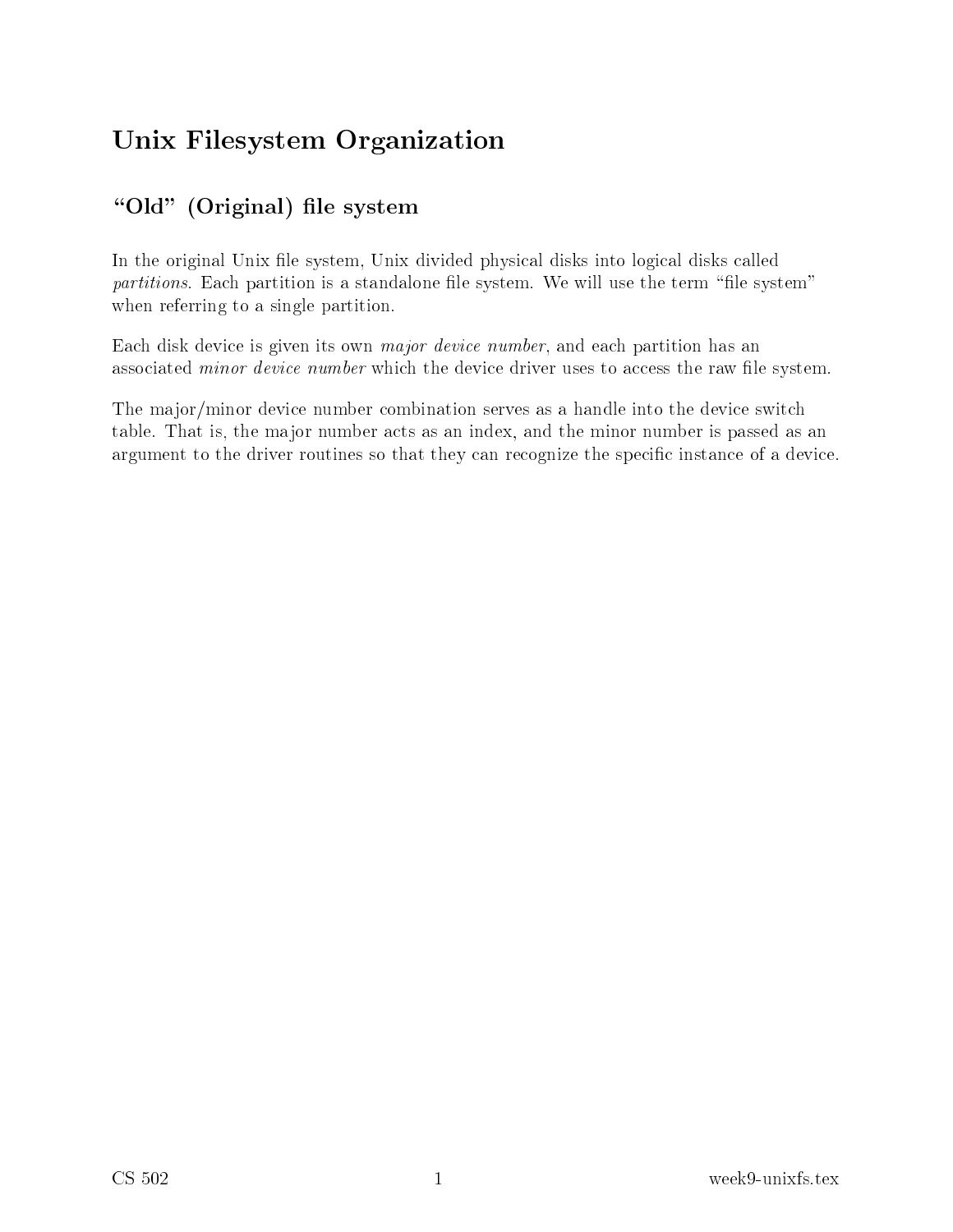Each filesystem contains:

1. a boot block located in the first few sectors of a file system. The boot block contains the initial bootstrap program used to load the operating system.

Typically, the first sector contains a bootstrap program that reads in a larger bootstrap program from the next few se
tors, and so forth.

- 2. a *super block* describes the state of the file system: the total size of the partition, the block size, pointers to a list of free blocks, the inode number of the root directory, magi number, et
.
- 3. a linear array of *inodes* (short for "index nodes"). There is a one to one mapping of files to inodes and vice versa. An inode is identified by its "inode number", which contains the information needed to find the inode itself on the disk

Thus, while users think of files in terms of file names, Unix thinks of files in terms of inodes.

4. *data blocks* blocks containing the actual contents of files

|                           | 1 1 11111111 1111 |                 |  |
|---------------------------|-------------------|-----------------|--|
| $\vert$ B.B. $\vert$ S.B. | Inodes            | Data Blocks – I |  |
|                           | 1 1 11111111 1111 |                 |  |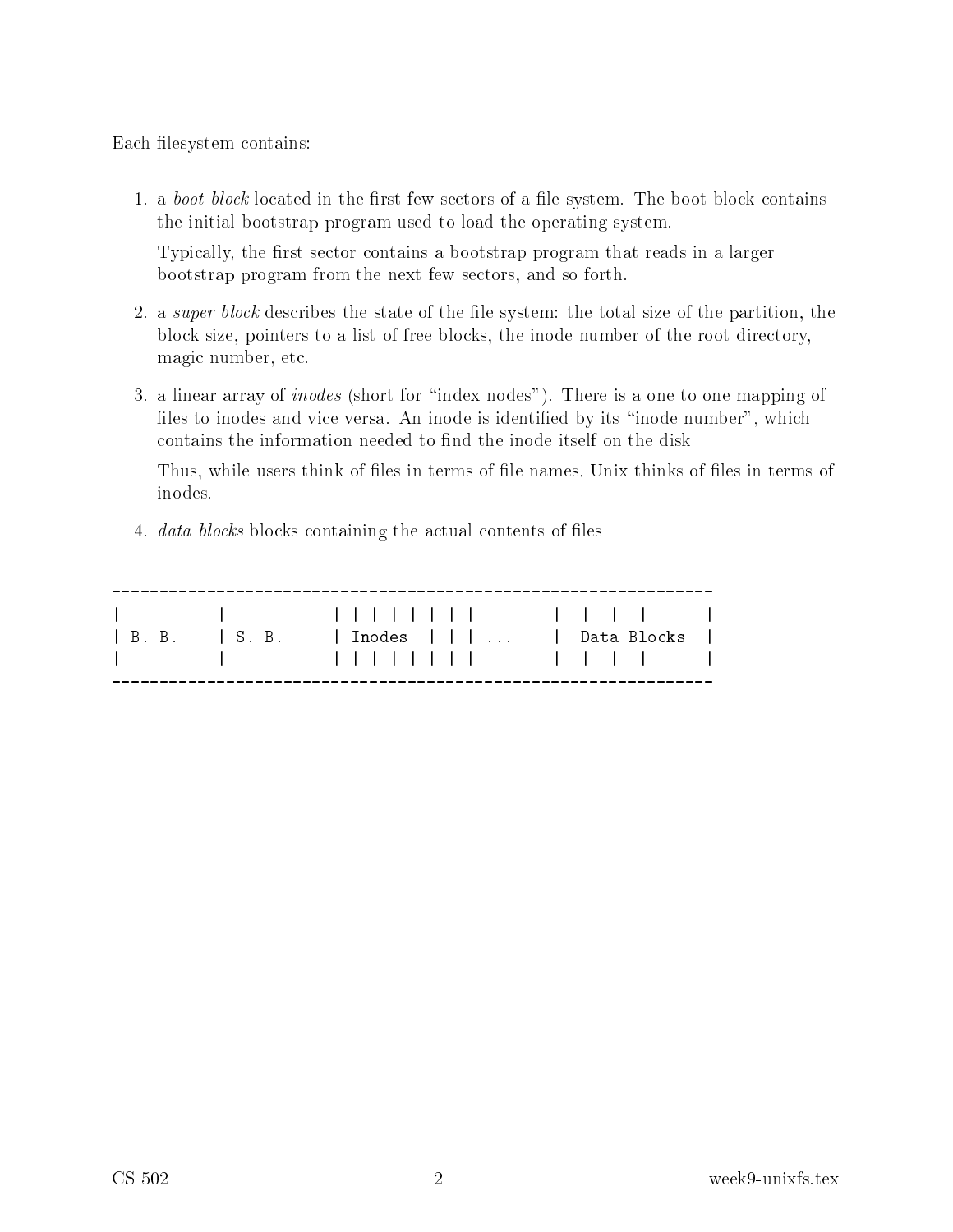An inode is the "handle" to a file and contains the following information:

- le ownership in the second contract of the second contract of the second contract of the second contract of the
- file type (e.g., regular, directory, special device, pipes, etc.)
- file access permissions. May have setuid (sticky) bit set.
- time of last access, and modification
- number of links (aliases) to the file
- pointers to the data blocks for the file
- $\bullet$  size of the file in bytes (for regular files), major and minor device numbers for special devices.

An integral number of inodes fits in a single data block.

Information the inode does not ontain:

• path (short or full) name of file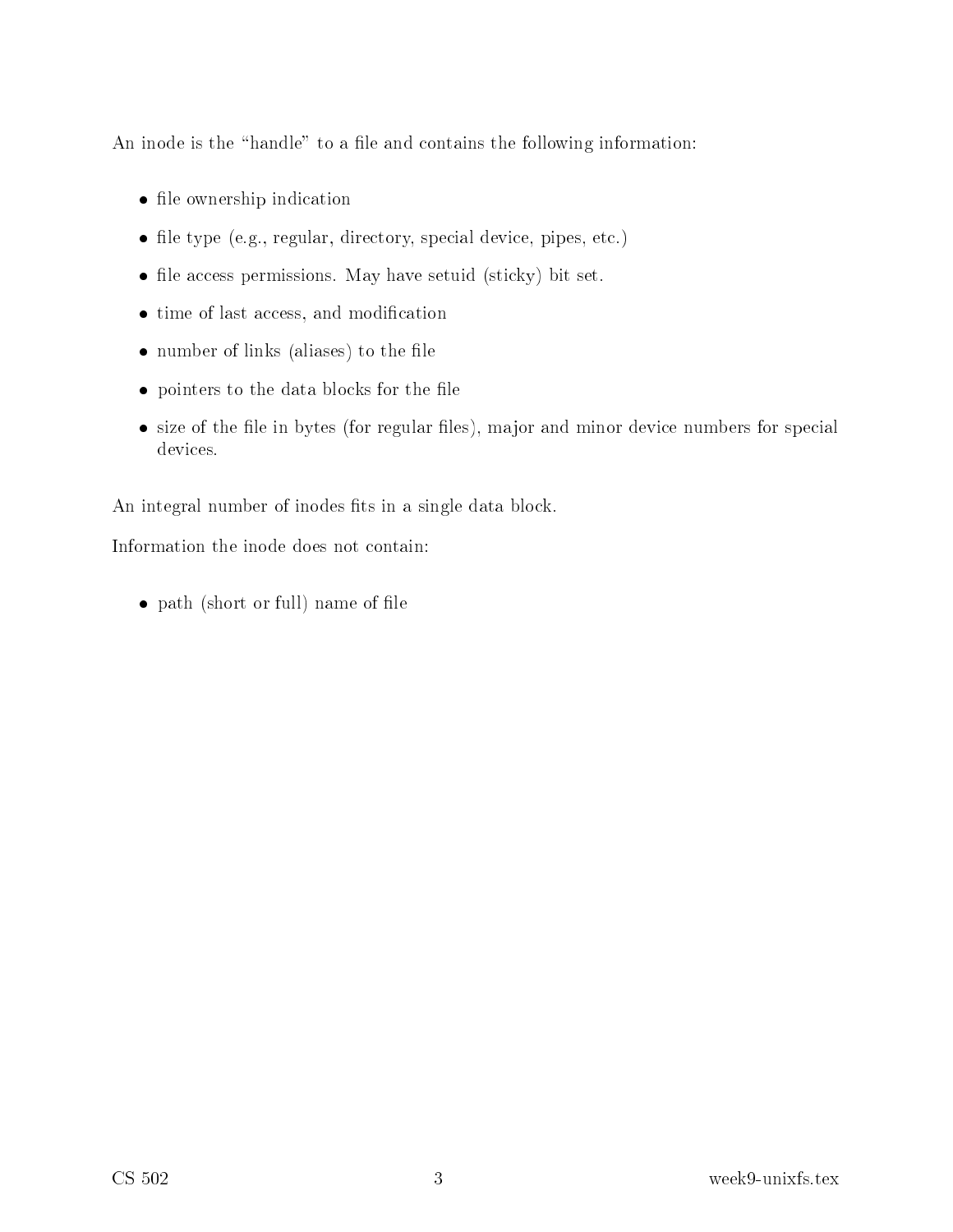### Example

Look at /cs/bin/

```
sin a latin 1 sin 1 sin 1 sin 1 sin 1 sin 1 sin 1 sin 1 sin 1 sin 1 sin 1 sin 1 sin 1 sin 1 sin 1 sin 1 sin 1
drwx------ 2 mvoorhis 
sadmin 4096 Jan 16 2001 ar
hives/
-rws--x--- 1 root 771 327681999 csquotamgr*
-rwx----1 csadmin 1 
sadmin 
sadmin 162 Jan 12 1998 genQuota*
-rwx------ 1 csadmin csadmin
                                      46 Feb 16 1998 generic*
drwxrwx---2 mvoorhis csadmin
                                    4096 Oct 29 10:23 gredStuff/
-rwx----1 myoorhis 1067
-rwx------ 1 mvoorhis 1067 859 Jan 20 2000 list2*
-rwx------ 1 
sadmin 646 140 Jan 10 2000 re
laim*
-rwxrwx--- 1 csadmin csadmin
                                    1635 Sep 26 1995 stp_create_system.pl*
-rwxrwxr-x 1 csadmin csadmin
                                     725 Sep 26 1995 stp_default_system.pl*
-rw-rw-r--1 csadmin csadmin 114 Feb 10 1995 stp_setup
drwx------ 14 mvoorhis 
sadmin 4096 O
t 30 14:57 tDir/
-rwsr-xr-xdrwxr-xr-x 2 root 771 4096 May 26 1999 utility/
```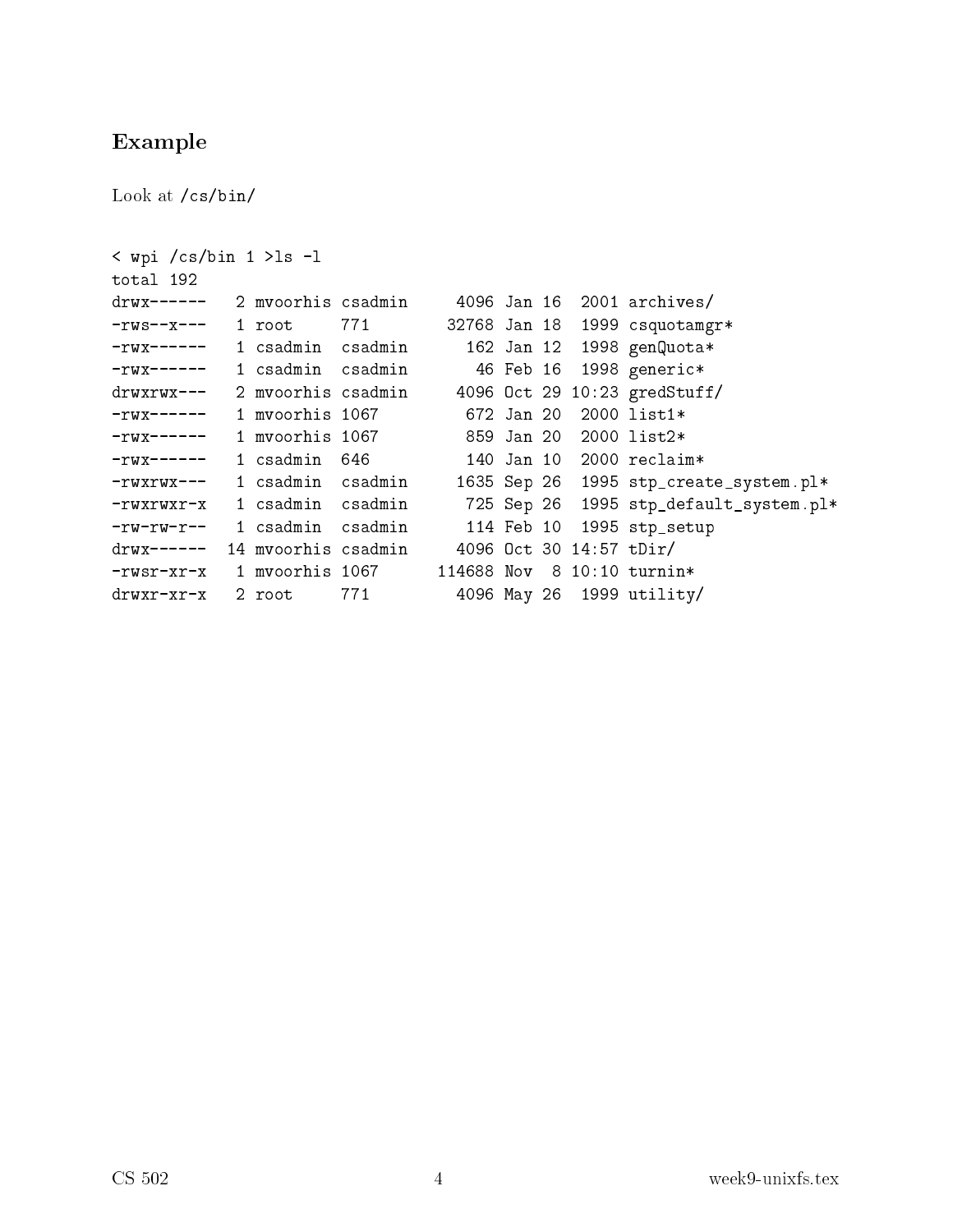Internally, Unix stores directories in files. The file type (of the inode) is marked "directory", and the file contains pairs of name/inode numbers.

For example, when a user issues *open* ("/etc/passwd", ...) the kernel performs the following operations:

- 1. because the file name is a full path name, find the inode of the root directory (found in superblock) and search the corresponding file for the entry "etc"
- 2. when the entry "etc" is found, fetch its corresponding inode and check that it is of type dire
tory
- 3. scan the file associated with "/etc" looking for "passwd"
- 4. finally, fetch the inode associated with *passwd*'s directory entry, verify that it is a regular file, and start accessing the file.

Note: What would the system do when opening "/dev/tty01"?

Eventually, the system would find the inode corresponding to the device, and note that its file type was "special". Thus, it would extract the major/minor device number pair from the length field of the inode, and use the device number as an index into the device switch table.

#### Getwd()

How to get string of current directory? Have only the inode of the current directory.

```
get 
urrent inode
while the state of the state \sim root in the state \sim root in the state \sim\mathbf{g} is a region of parent from ... In order that the parent from ... In order that the parent from ...
        sear
h parent's dire
tory file to mat
h our inode number
```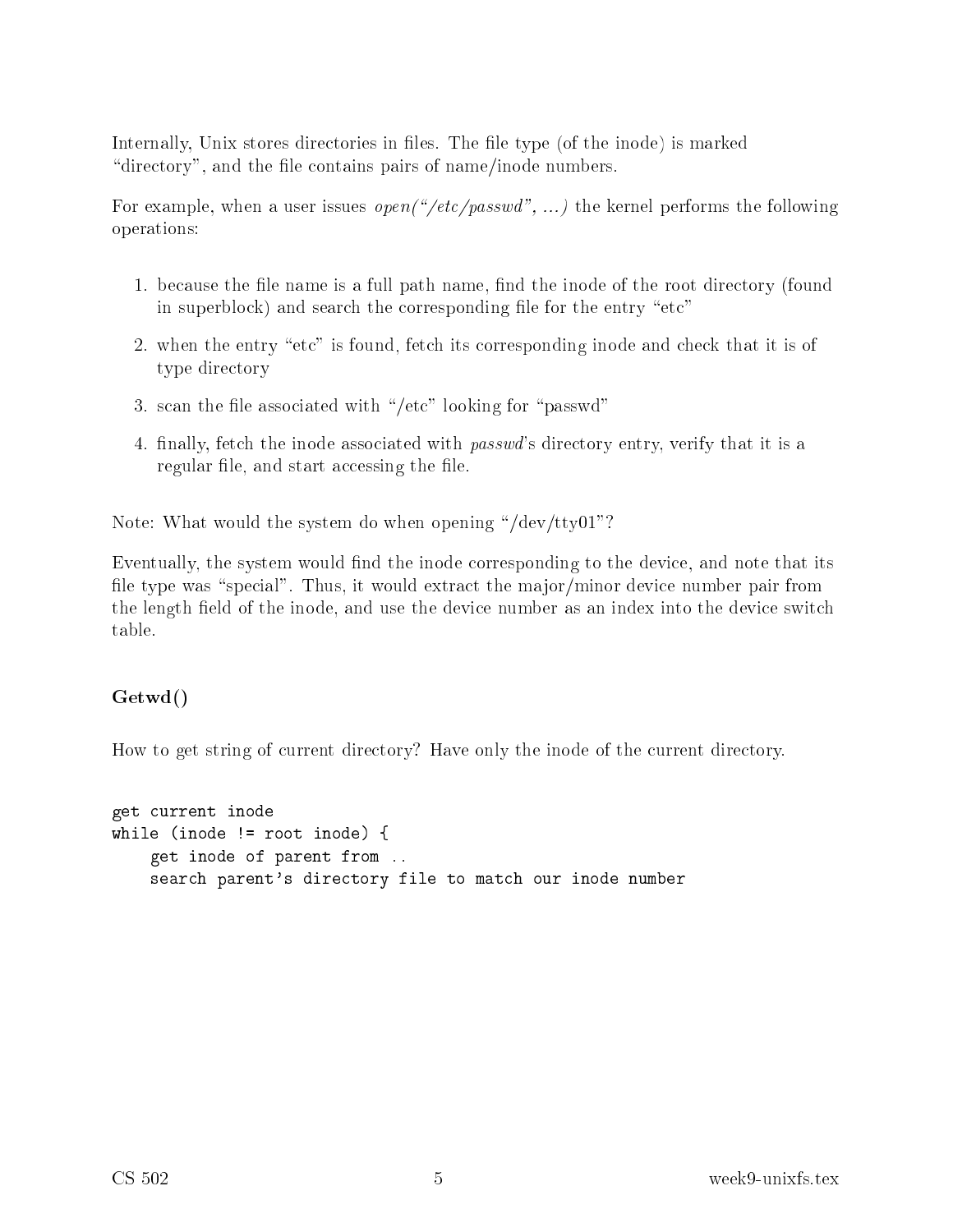Where should a file's data blocks be physically located?

• to improve performance, we might want to place a file's data blocks in contiguous sectors on disk. However, this leads to inefficiencies in allocating space, or forces the user to specify the size of the file at creation time.

The Unix file system allocates *data blocks* (blocks that contain a file's contents) one at a time from a pool of free blocks. Unix uses 4K blocks. Moreover, a file's blocks are scattered randomly within the physi
al disk.

Inodes include pointers to the data blocks. Each inode contains 15 pointers:

- $\bullet$  the first 12 pointers point directly to data blocks
- the 13th pointer points to an indirect block, a block containing pointers to data blocks
- the 14th pointer points to a doubly-indirect block, a block containing 128 addresses of singly indire
t blo
ks
- the 15th pointer points to a triply indirect block (which contains pointers to doubly indirect blocks, etc.)

| data blocks |      |      |                         |  |  |  |  |
|-------------|------|------|-------------------------|--|--|--|--|
|             |      |      |                         |  |  |  |  |
|             |      |      |                         |  |  |  |  |
|             |      |      |                         |  |  |  |  |
|             |      |      | $\vert \ \vert \ \vert$ |  |  |  |  |
|             | data |      |                         |  |  |  |  |
|             |      |      |                         |  |  |  |  |
|             |      |      |                         |  |  |  |  |
|             |      | data |                         |  |  |  |  |
|             |      |      |                         |  |  |  |  |
|             |      |      |                         |  |  |  |  |
|             |      |      | data                    |  |  |  |  |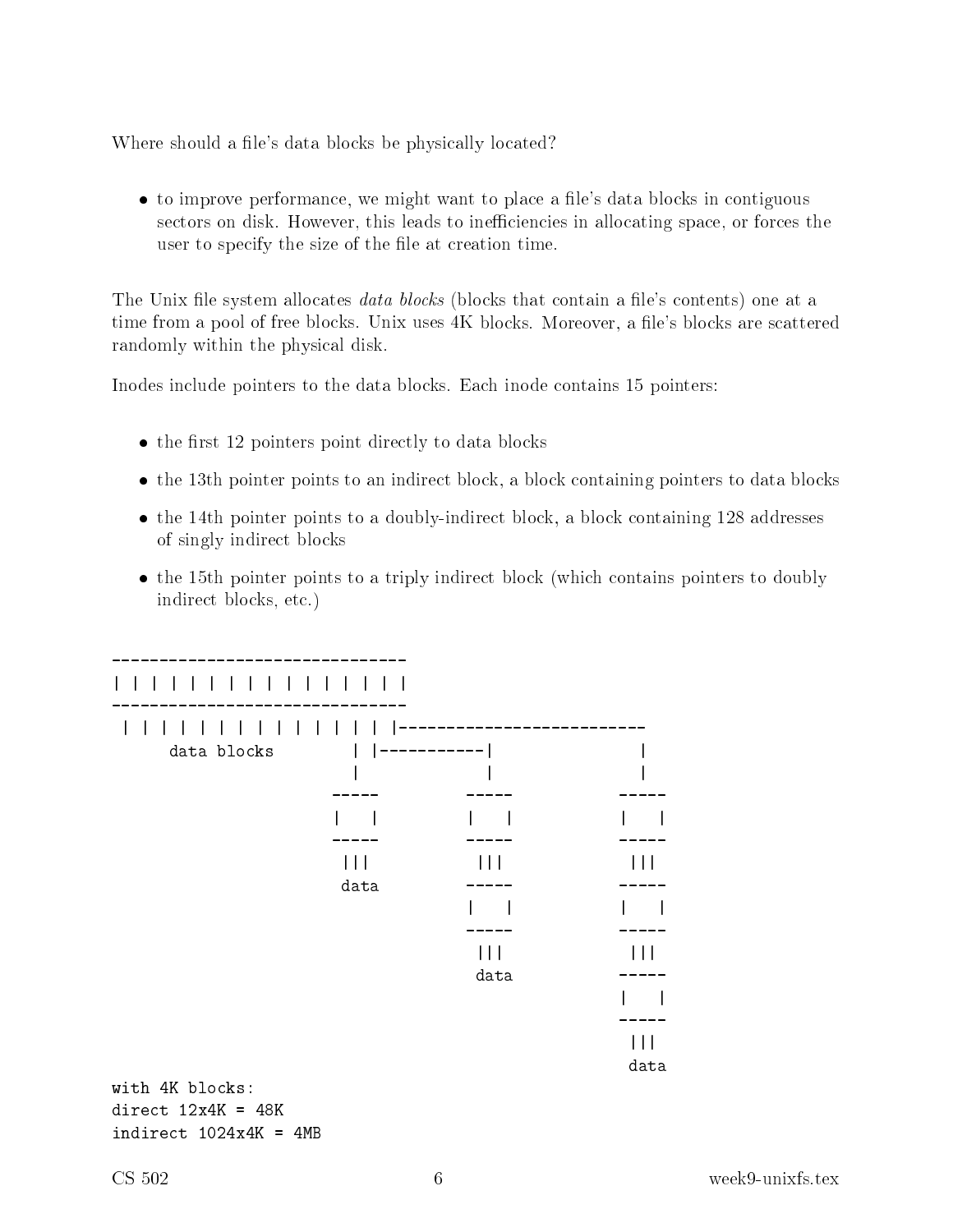triple indirection in the state indirection in the state of the state indirection in the state of the state in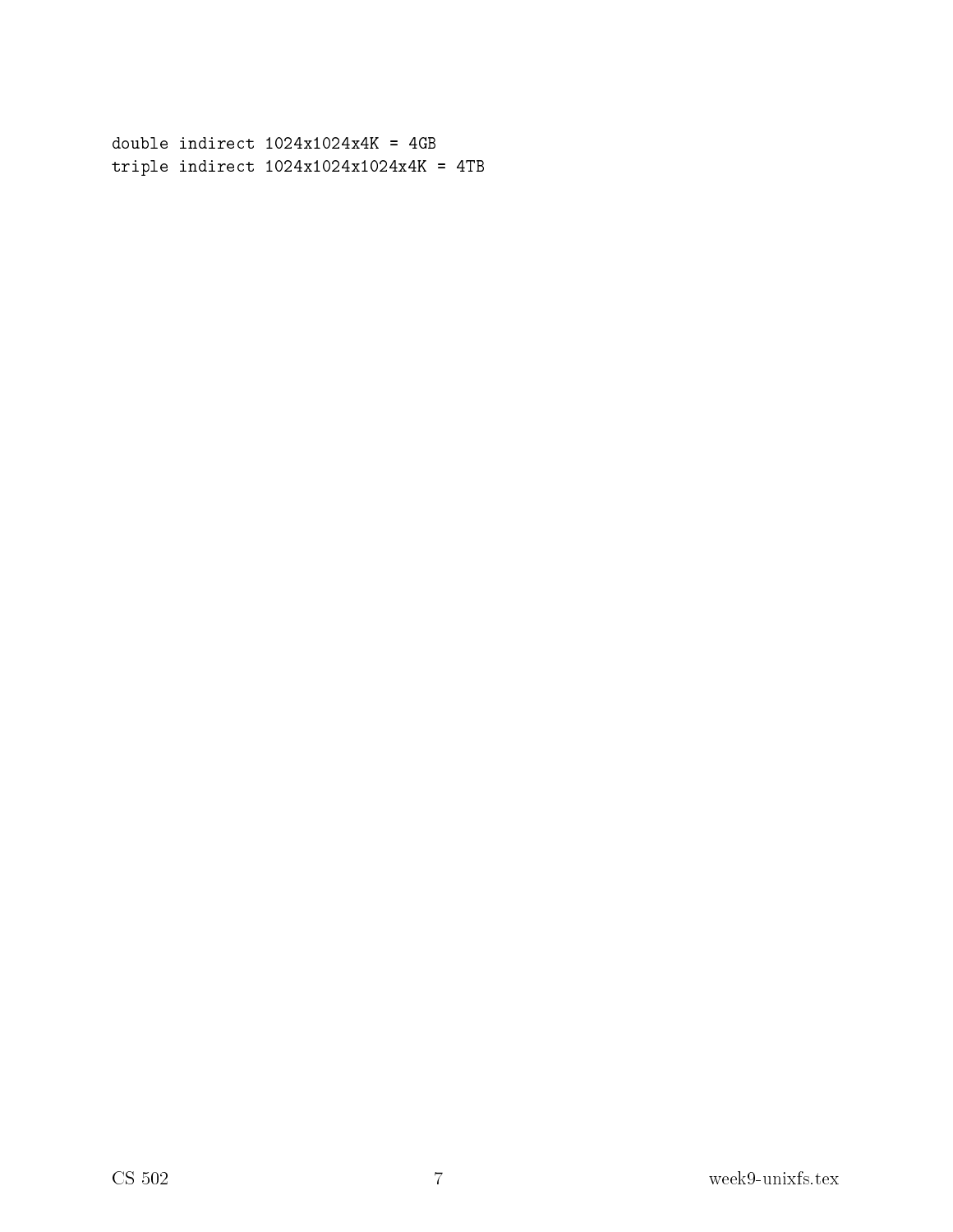#### Advantages:

- data in small files can be accessed directly from the inode That is, one read operation fetches the inode, and another read fetches the first data block.
- larger files can be accessed efficiently, because an indirect block points to many data blo
ks
- disk can be filled completely, with little wasted space (ignoring partially-filled blocks)

Disadvantages:

- because inode information is kept separately from data, access of data often requires a long seek when file is initially accessed
- inodes of files in a common directory not kept together, leading to low performance when sear
hing dire
tories
- original file system only used 512-byte blocks, an inefficient transfer size
- data blocks of a file are not stored together, leading to poor performance when accessing files sequentially.
- free list quickly becomes scrambled increasing overhead of finding free blocks (seek for ea
h new blo
k)
- $\bullet$  original file system used as little as  $2\%$  of the available disk bandwidth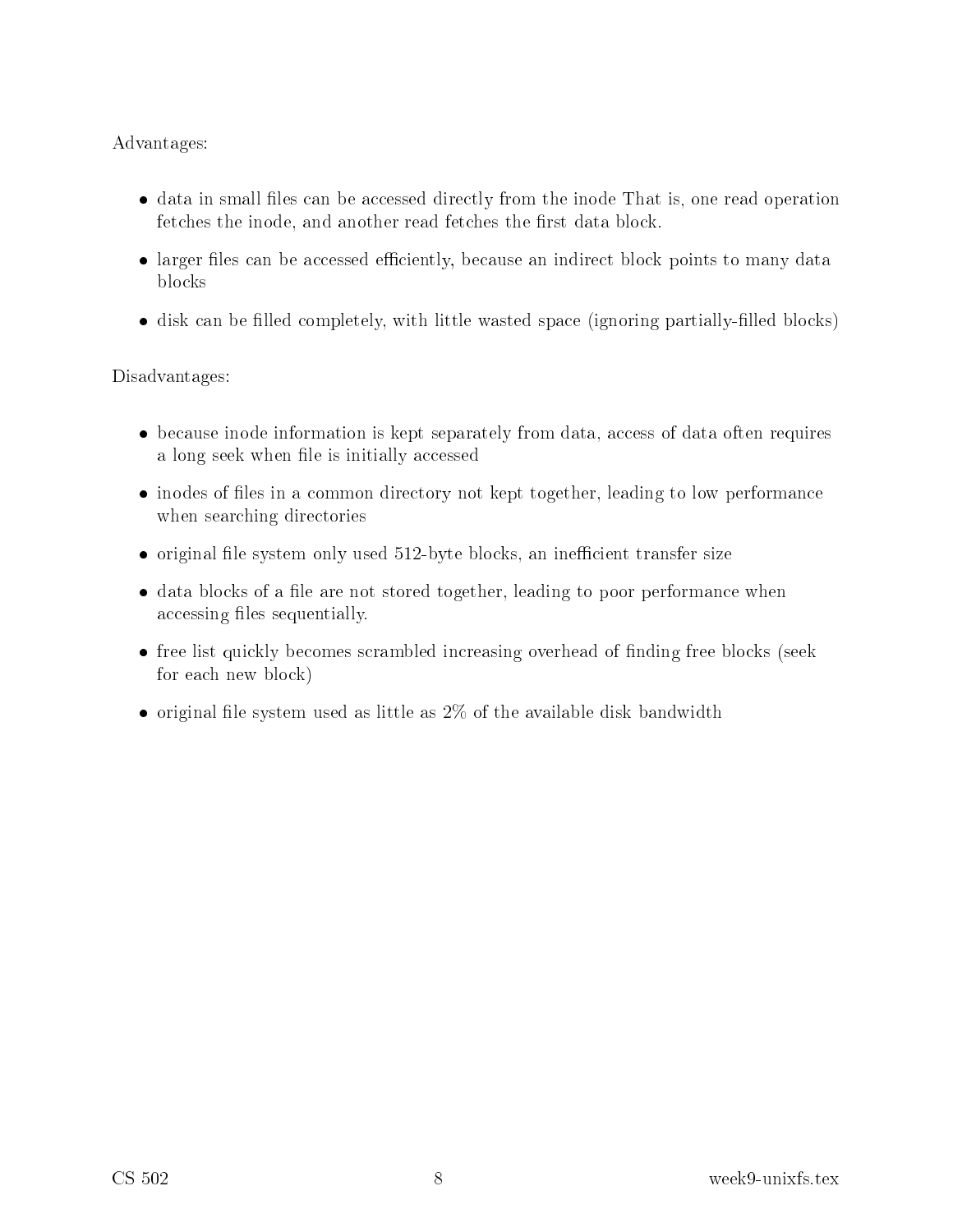### The Berkeley Fast File System

The Berkeley Fast File System used the following principles to improve the performance  $($ and reliability $)$  of the file system:

- duplicate the super block, so that it can easily be recovered after a disk crash
- use a large block size to improve throughput
- add the block size to the superblock, so that different file systems could be accessed using different block sizes
- store related data blocks within *cylinder groups*, one or more consecutive cylinders on the disk. Blocks within in a cylinder group can be accessed with only a small seek (if any)
- because large blocks leads to fragmentation, small files (or the remaining bytes of a file) should be stored in *fragments*, where an integral number of fragments (e.g., 4 or 8) fits in a single block. Use  $4K/512$  or  $8K/1K$  block/fragment size combinations. Inode stores 8-bit mask for fragment use in last data block of the file.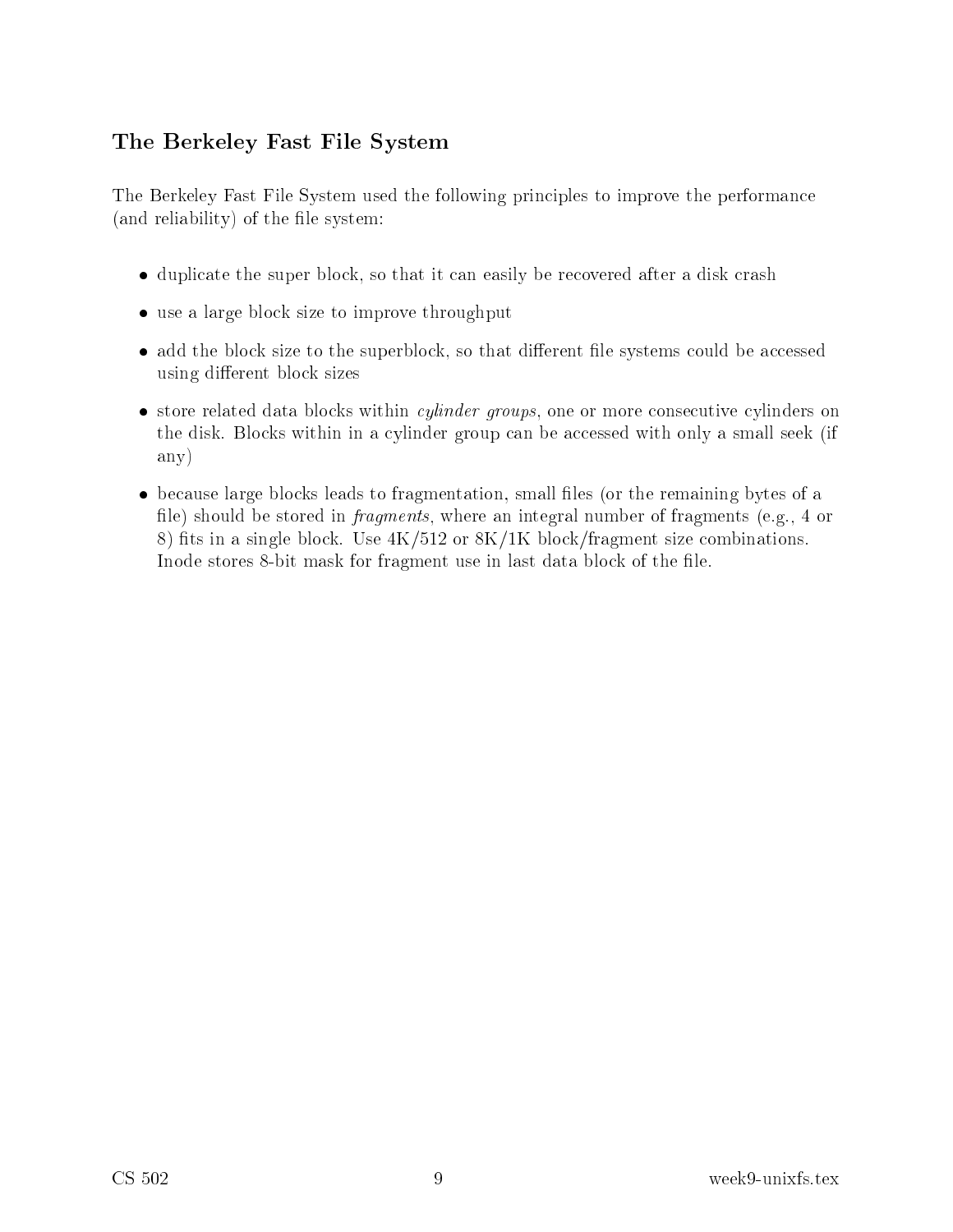A data structure within each cylinder group contains status information about the blocks stored within that group:

- 1. a bit map of blo
ks and fragments indi
ates whi
h blo
ks and fragments are free
- 2. a list of inodes within the cylinder group (why?)
- 3. duplicate copy of the superblock (stored on a different platter for each cylinder group. why?)

When allocating space, the fast file system uses a *global policy* to determine where to place new directories and files. For example:

- place inodes of files in the same directory in the same cylinder group (makes programs like ls faster)
- place new directories in a cylinder group that has a higher than average number of free inodes and the smallest number of directories already in it
- try to place all data blocks for a file in the same cylinder group
- move to a new cylinder group when a file exceeds 48kb, and every megabyte thereafter.

The fast file system also uses a *local policy* to allocate blocks at the lower levels. For instan
e:

- when adding a data block to an existing file, pick the next block to be rotationally losest
- try to allocate blocks out of the same cylinder, before looking at other blocks in the same cylinder group

The new file system increased the throughput to as much as  $30\%$  of the raw bandwidth.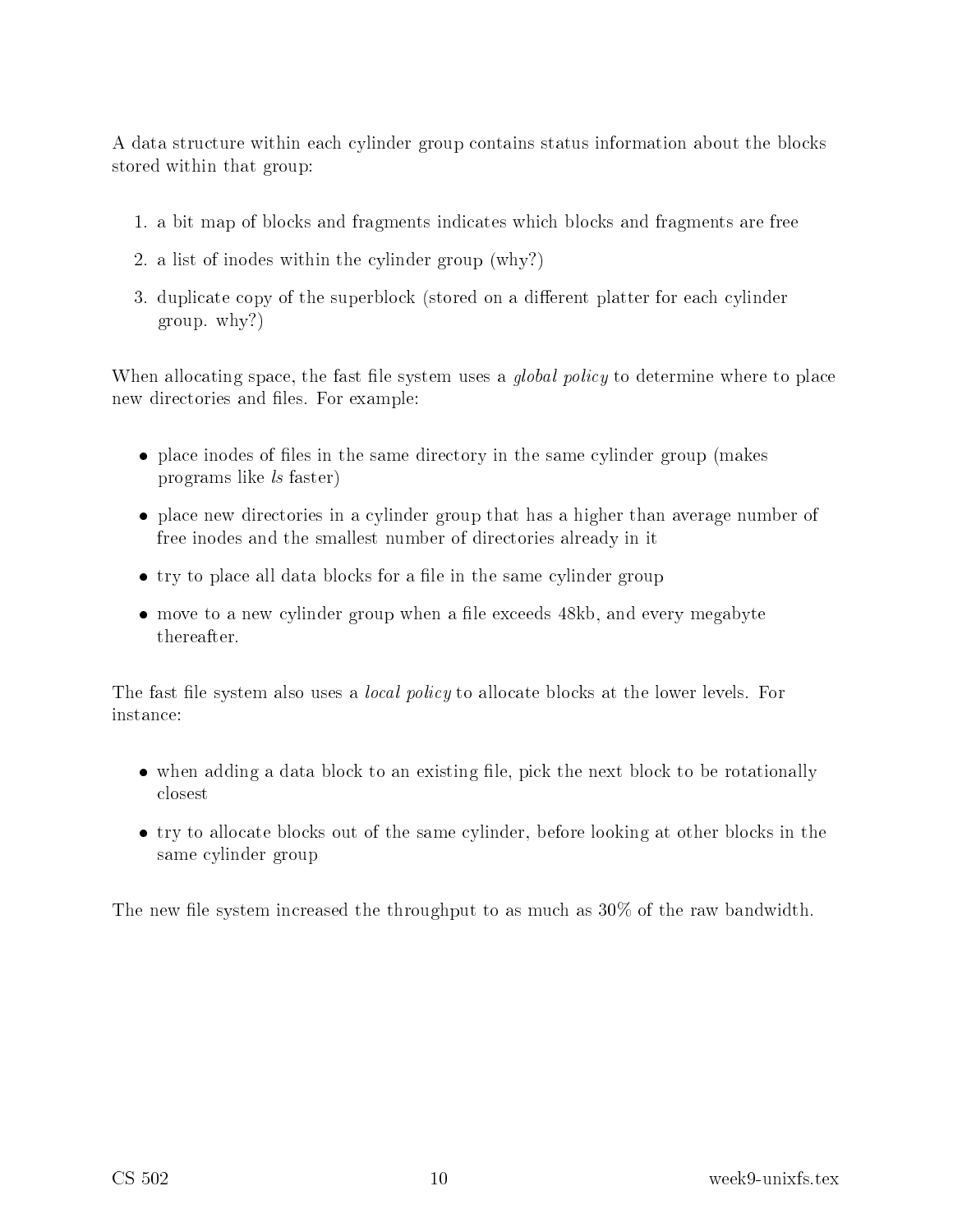The 2nd extended file system. Same standard file system as Unix.

Similar to the Berkeley fast le system, but does not use fragments. Rather it uses smaller blo
k sizes (1K, but an be 2K or 4K).

Tries to cluster disk blocks so that a single I/O request can read multiple blocks.

Modern disk technologies pack sectors onto disks at different densities—Linux uses variable size block groups (like cylinder groups in BSD FFS).

Allo
ation:

- Tries to allocate data blocks in same group as inode.
- Tries to allocate nondirectory inodes in same group as parent directory
- Tries to allocate directory inodes in different group than parent directory

Also has a *proc* file system to allow access to process information through the file system interfa
e.

Also supports other file systems such as FAT and NTFS.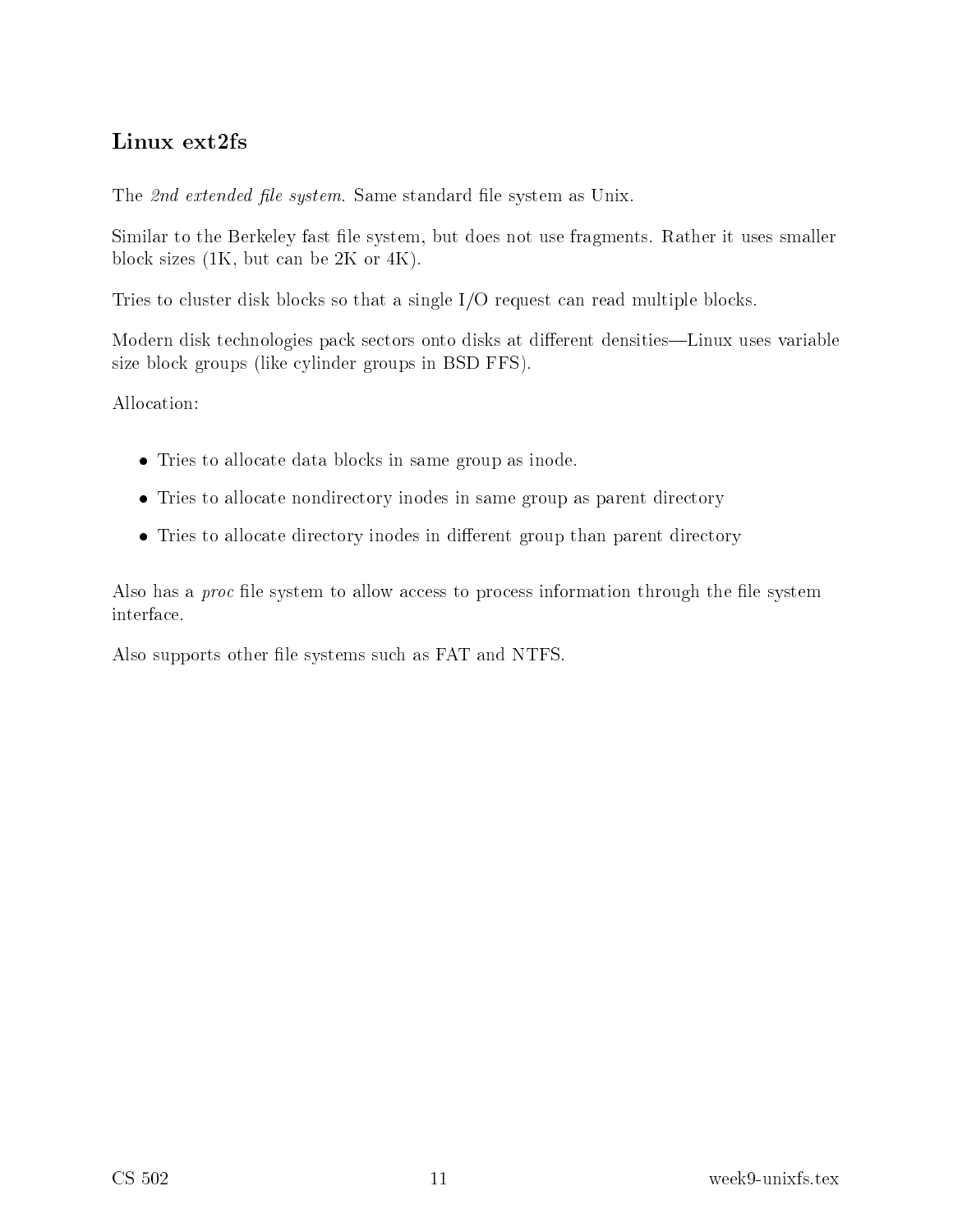# File Mounting

When the system initially boots, the only file system Unix knows about is the root partition from which the system was booted. A special system call:

mount and path name, path in mountain a part of the  $\eta$ 

mounts the filesystem given by *special* at the point *path\_name* in the root filesystem, thus allowing multiple file systems to be merged into a single global tree.

Internally, the kernel maintains a *mount table* that keeps information about the mounted file systems. Each entry in the table contains:

- the device number of partition that has been mounted
- a pointer to the buffer containing the super block for the file system
- $\bullet$  a pointer to the root inode of the file system
- a pointer to the inode of the directory in which the file system is mounted (e.g., a pointer to the parent dire
tory)

As the kernel is translating a path name, it onsults the mount table as needed.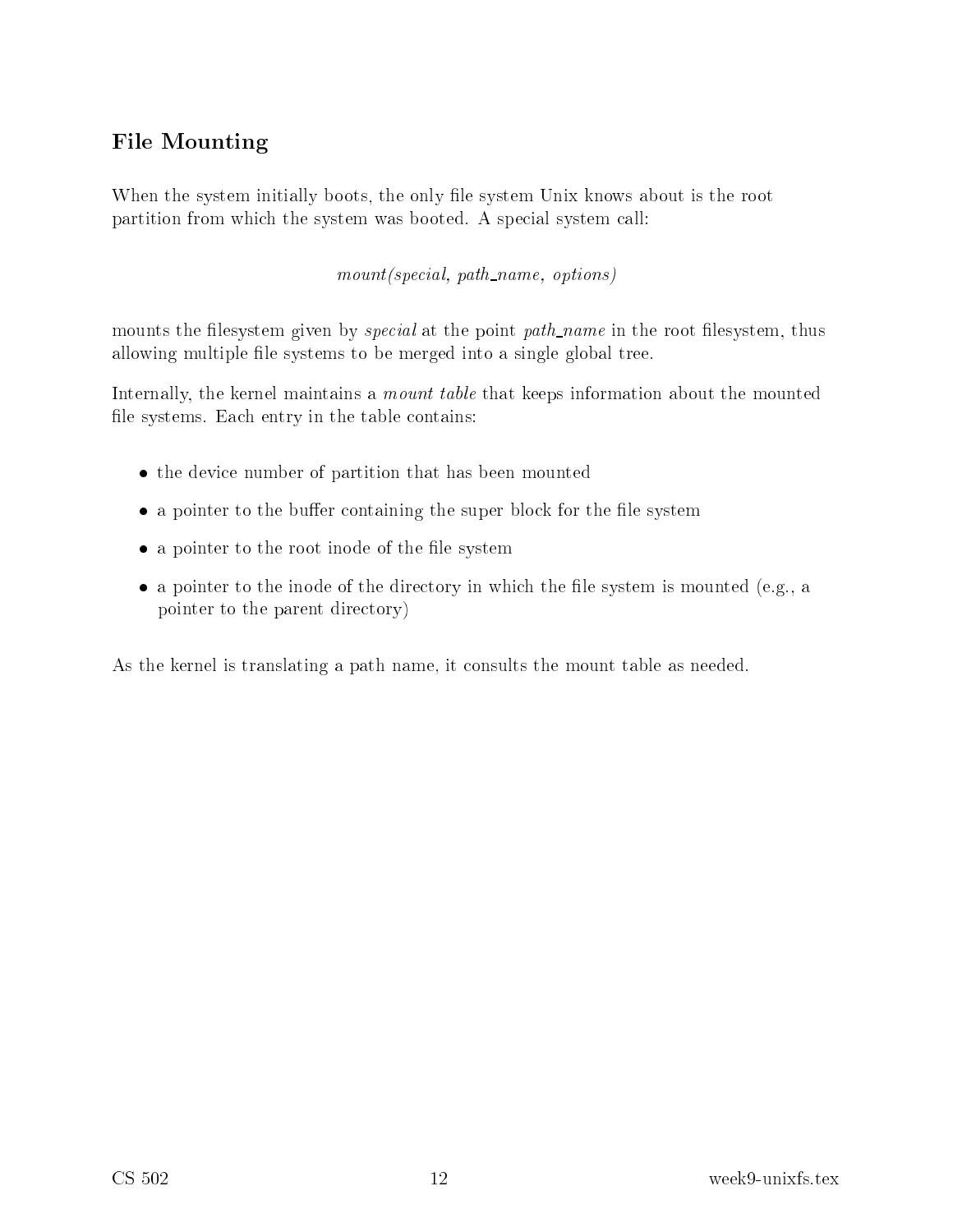# In Memory Data Stru
tures

The kernel maintains a system-wide *file table* that describes open files. Each entry in the file table contains:

- the read/write mark that indicates from where the next data block is to be read
- $\bullet$  a pointer to an entry in the *active inode table*, so that the access times can be modified efficiently

Finally, each process maintains a *user file table* that describes the files opened by the process. Entries in the user file table point to the system-wide file table.

Thus, a process can have its own private read/write mark (the default when a file is initially opened), or it can share a read/write mark (as is the case when a new process is created via *fork*).